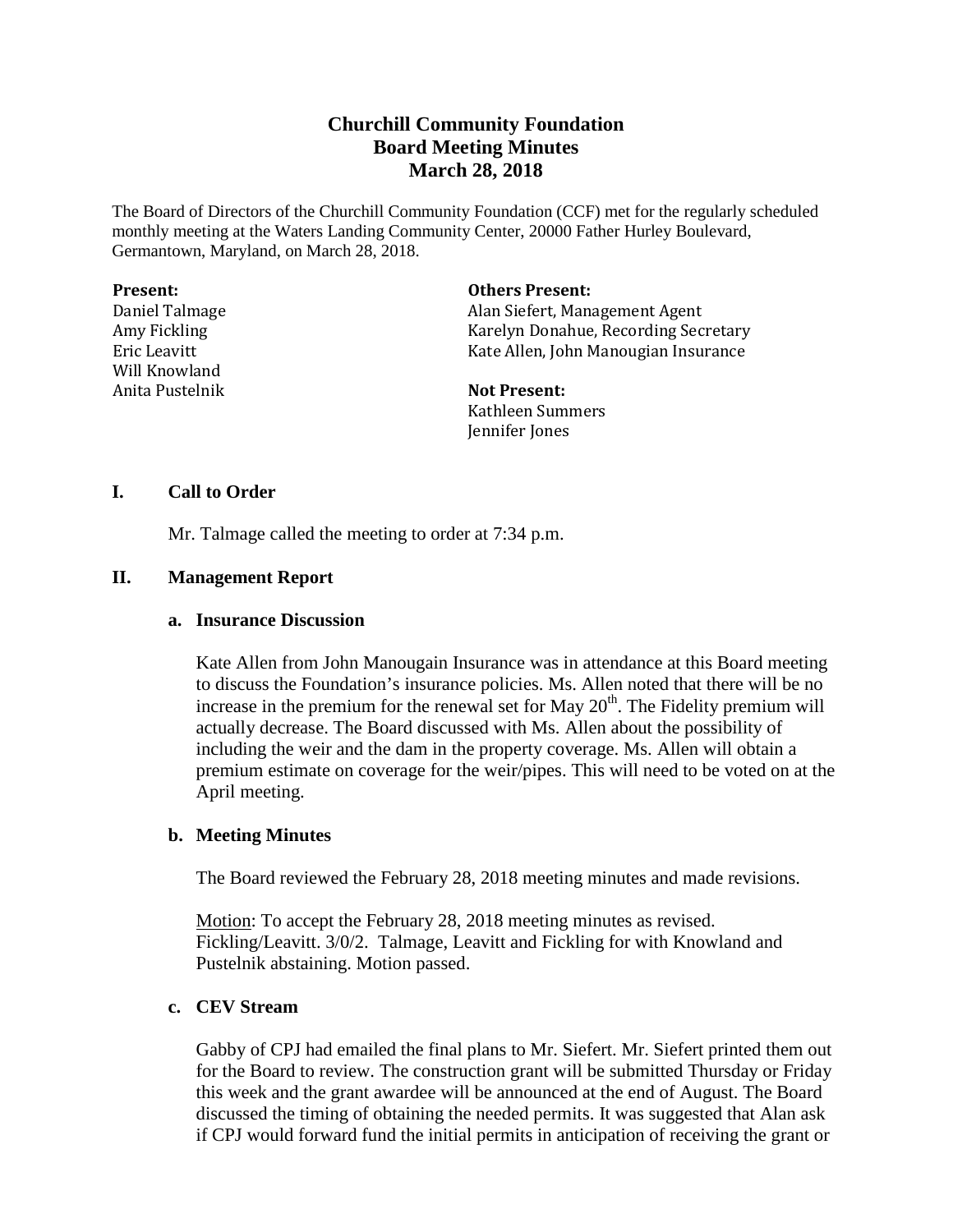if the permits should be prepared but not submitted until we know for certain that the grant has been awarded.

## **d. 2018 Annual Meeting and Election**

The Annual Meeting and Election will be held on Tuesday, April  $17<sup>th</sup>$ . Anticipating no quorum, the rescheduled date will be the last Wednesday in May, the same night as the open Board meeting. There are two open positions and five candidates.

## **e. Financials**

The Board reviewed the financials for the month ending February 28, 2018.

## **f. Operating Checklist/Pending Projects**

The Board reviewed the operating checklist and pending projects with Mr. Siefert

## **III. Old Business**

## **a. Stocking of Fish**

Mr. Siefert updated the Board that the State will not pay for fish to be stocked in a private lake, but they may offer guidance as to what the right mix of fish would be.

## **b. Owl / Duck Boxes**

Mr. Siefert updated the Board that all of the boxes are out with the contractor to be installed in/by the north part of the lake.

## **IV. New Business**

## **a. Tree Fencing**

Mr. Knowland was concerned that the tree fencing needed to be removed around some of the trees as it was hindering growth. Mr. Talmage stated that to keep the warranty on the trees, we may need to keep the fencing up for a certain amount of time. TMGA will check on the warranty to see if we can remove or widen the fencing.

# **b. HOAs Use of Herbicides**

Mr. Knowland inquired as to whether the HOAs are spraying herbicides/pesticides during the summer and if the Foundation has asked them not to. It was agreed that this is an HOA issue and should be dealt with as such.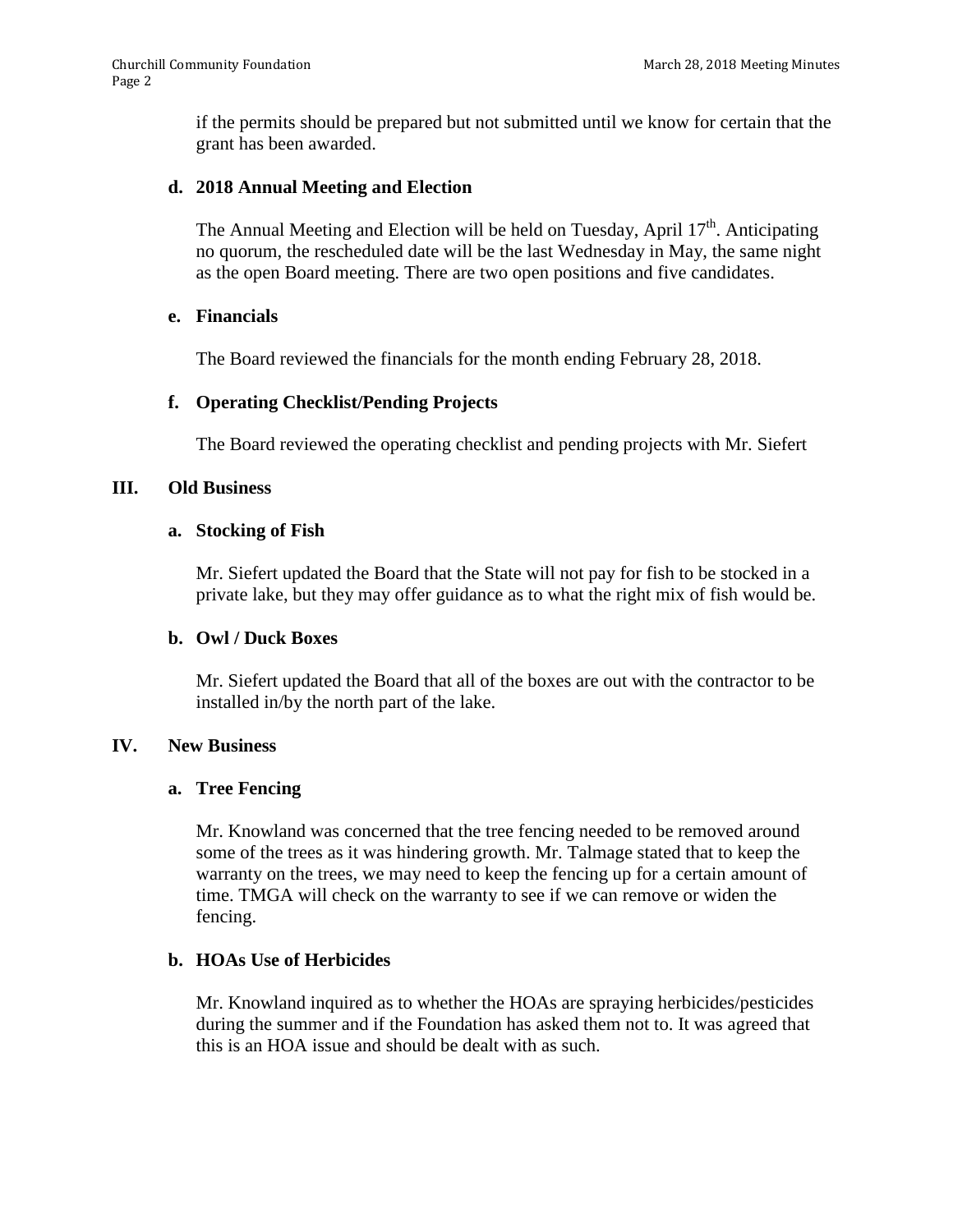# **V. Next Meeting**

The next meeting of the Board of Directors for the Churchill Community Foundation will be Wednesday, April 25, 2018 at 7:30 p.m. at the Waters Landing Community Center.

## **VI. Adjournment**

Motion: To adjourn the March 28, 2018 Board meeting at 9:15 pm. Knowland/Pustelnik. 5/0/0. Talmage, Knowland, Pustelnik, Fickling and Leavitt for. Motion passed.